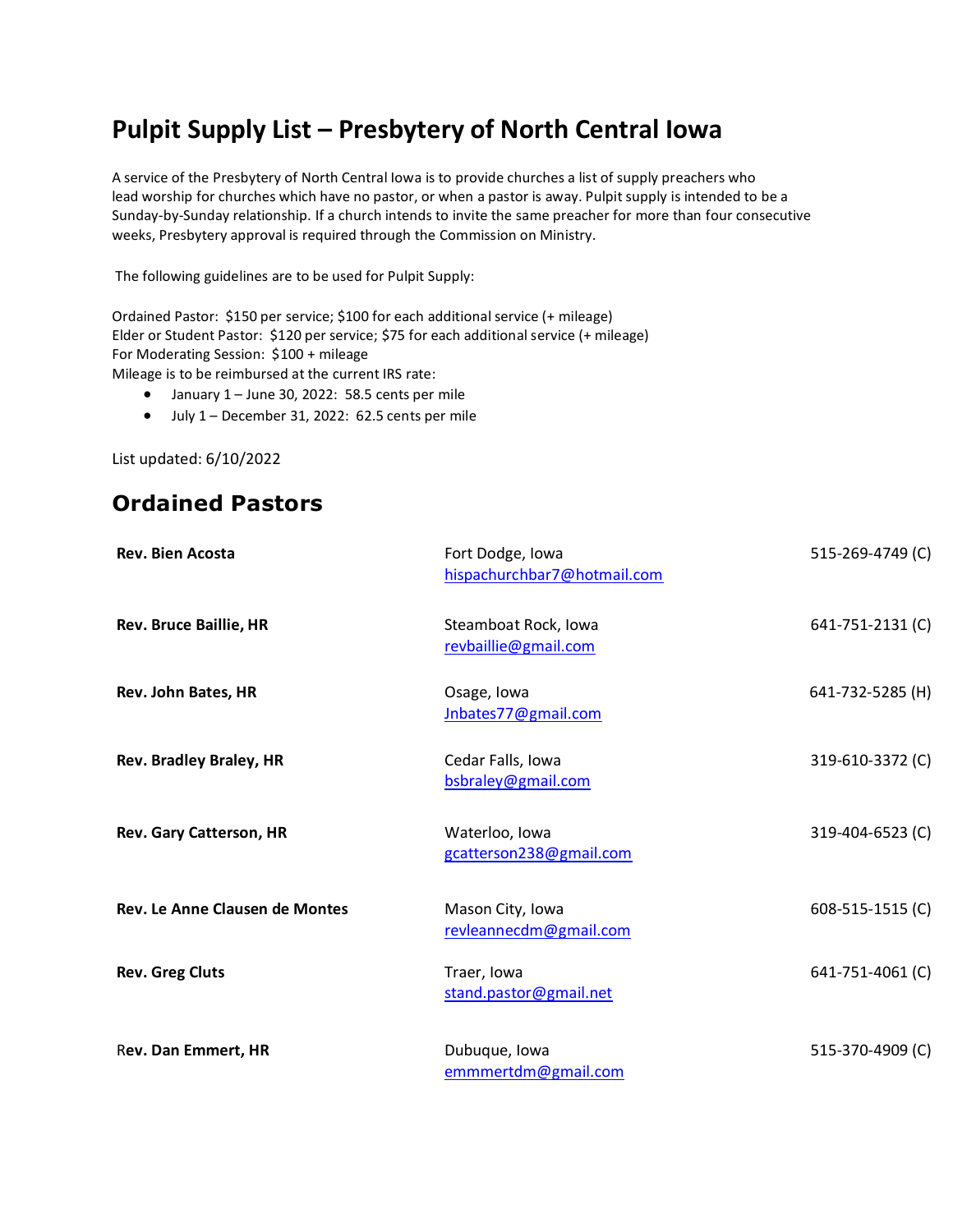| <b>Rev. Robert EnTin, HR</b> | Clarion, Iowa<br>bobentin729@live.com            | 515-293-0927 (C)                               |
|------------------------------|--------------------------------------------------|------------------------------------------------|
| <b>Rev. David Feltman</b>    | Waterloo, Iowa<br>davidafeltman@gmail.com        | 319-231-3570 (C)                               |
| Rev. Dr. Patricia Geadelmann | Cedar Falls, Iowa<br>patricia.geadelmann@uni.edu | 319-404-0642 (C)                               |
| Rev. Barbara Huisman         | Fort Dodge, Iowa<br>babshuis@gmail.com           | 515-955-6833 (H)<br>515-571-9773 (C)           |
| <b>Rev. Dr. Linda Smith</b>  | Waterloo, Iowa<br>linda.smith@hawkeyecollege.edu | 319-234-6392 (H)<br>319-296-2320 ext. 1752 (W) |
| <b>Rev. Betsy Thompson</b>   | Ames, Iowa<br>Betsythompson82@gmail.com          | 515-468-7874 (C)                               |
| <b>Rev. Jerry Thordsen</b>   | Waterloo, Iowa<br>jerrythordsen@gmail.com        | 319-226-3546 (H)<br>319-240-7349 (C)           |
| <b>Rev. Paul Uzel</b>        | Dubuque, Iowa<br>uzeldansen@gmail.com            | 319-296-8747 (C)                               |
| <b>Rev. Mary Wilber</b>      | Waterloo, Iowa<br>marywilber@aol.com             | 319-296-1413 (C)                               |

| <b>Elders</b>        |                                                |                  |
|----------------------|------------------------------------------------|------------------|
| <b>Eric Adamcik</b>  | Forest City, Iowa<br>Eric.adamcik@waldorf.edu  | 865-293-6377 (C) |
|                      |                                                | 641-585-8729 (W) |
| <b>Paul Boostrom</b> | Nora Springs, Iowa<br>pjboostrom@myomnitel.com | 641-210-5911 (C) |